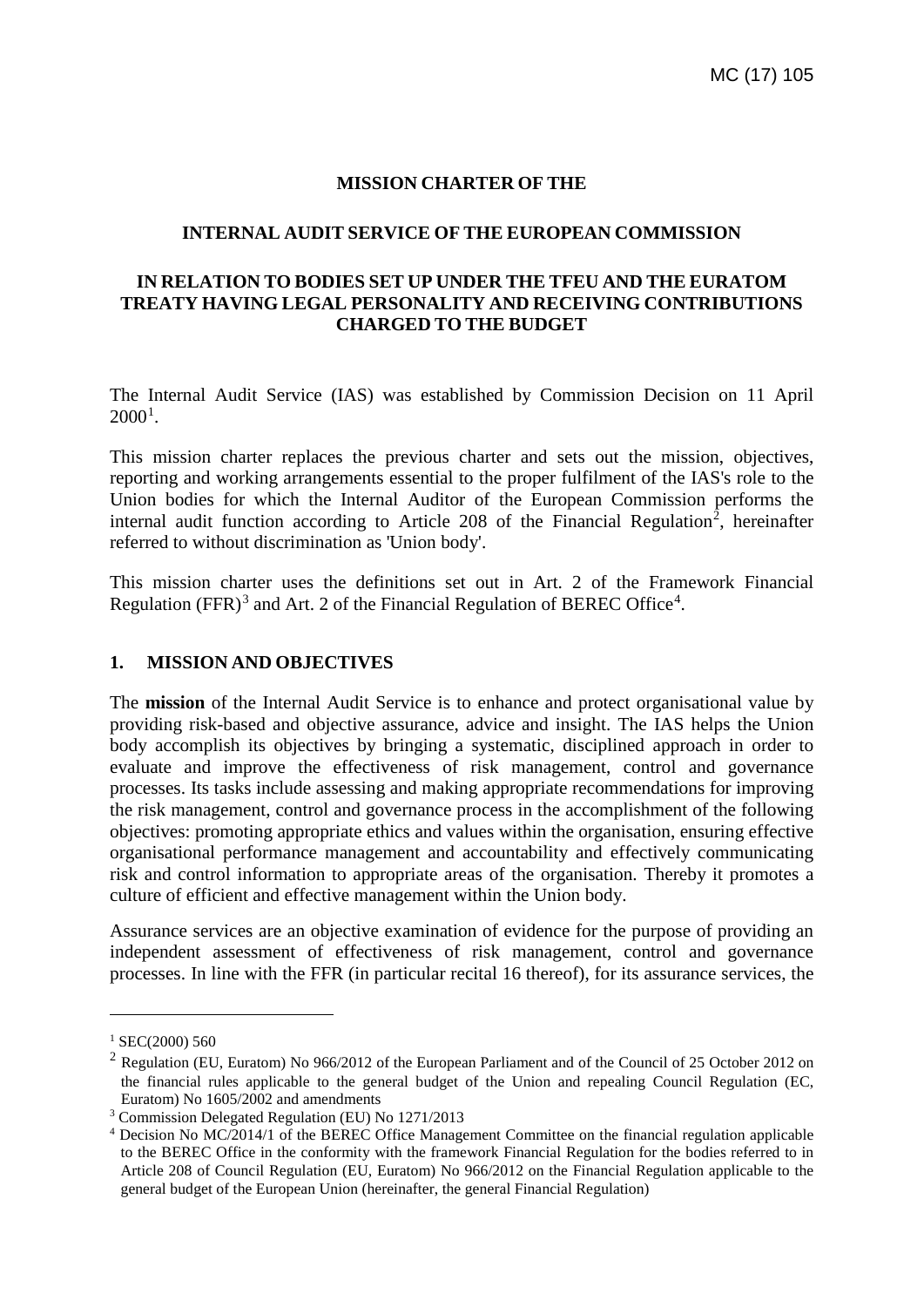IAS will rely on a risk-based approach which takes account of the overall group of Union bodies. The bodies concerned and the specific subjects to be covered will be selected for audit on a risk basis and according to a timeframe determined by the IAS, after consultation of the Union bodies concerned. The IAS will provide a conclusion, and where appropriate an opinion, in each assurance audit report.

Consulting services are advisory and management-requested activities, the nature and scope of which are agreed with the Administrative Manager. They are intended to add value and improve the Union body's governance, risk management and control processes without the internal auditor assuming management responsibility.

The primary **objective** of the IAS is to provide the Union body with assurance as to the effectiveness and efficiency of the risk management, control and governance processes, with special reference to the following aspects:

- Risks are appropriately and continuously identified, assessed and managed,
- Significant financial, managerial and operating information is accurate, reliable and timely,
- The Union body's policies, procedures and applicable laws and regulations are complied with,
- The Union body's objectives are achieved effectively and efficiently,
- The development and maintenance of high-quality control processes are promoted throughout the Union body.

## **2. ACCOUNTABILITY**

The IAS work in the Union body is performed under the authority of the Management Committee.

The IAS shall be accountable to the Administrative Manager and the Management Committee to:

- Report significant issues related to the audited activities of the Union body, including potential improvements to those processes.
- Report at least once a year critical risks identified in the course of its assignments and recommendations that have not been addressed and significant delays in the implementation of the recommendations made in previous years (Art. 82 (6) subparagraph 2 FFR).

Where applicable, the IAS shall communicate with the Management Committee through its Audit Committee or the Executive Board.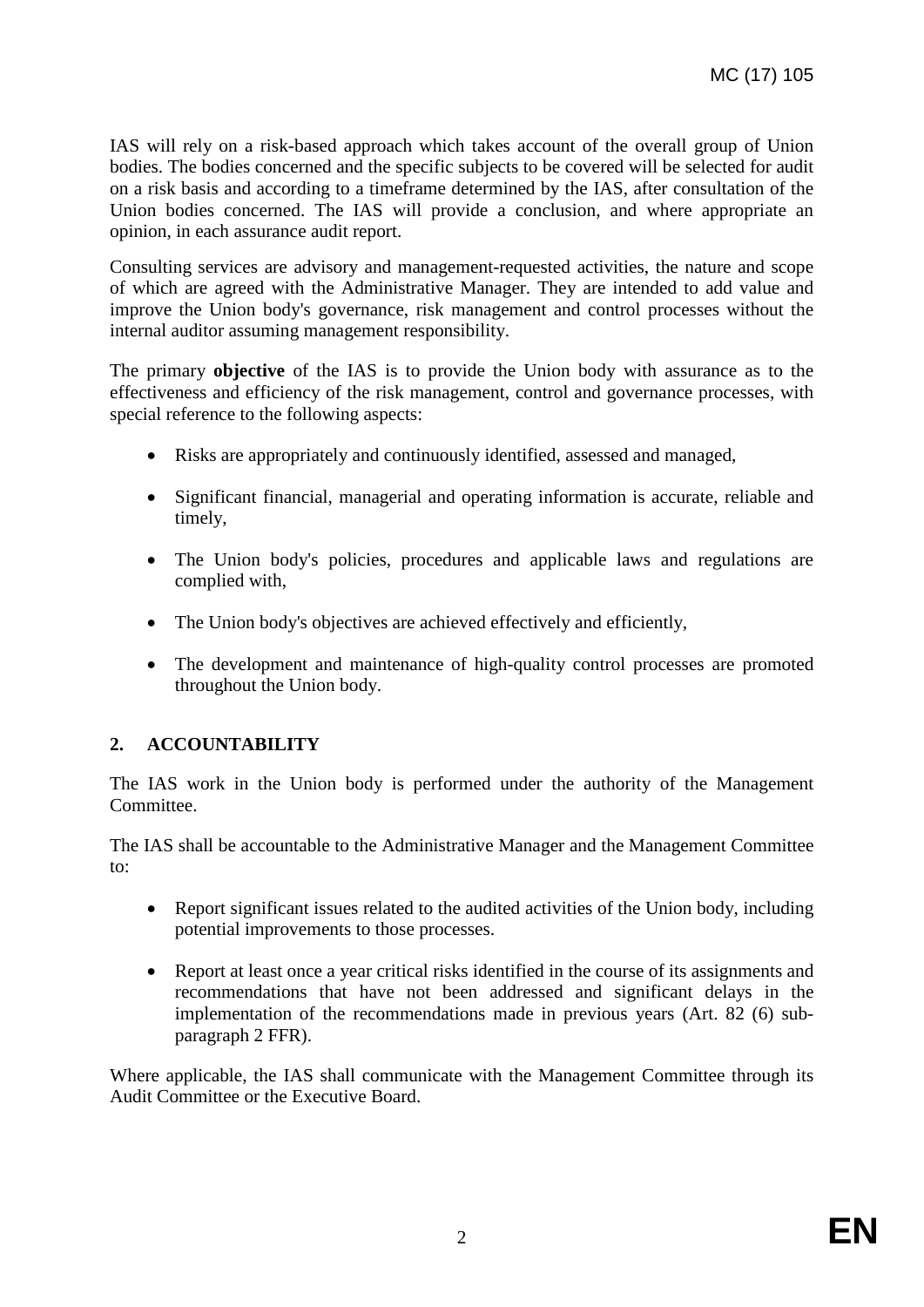# **3. INDEPENDENCE AND OBJECTIVITY**

No authority may interfere in the conduct of IAS audits or ask the IAS to make any alterations to the content of audit reports<sup>[5](#page-2-0)</sup>.

In order to ensure objectivity in their opinions and avoid conflict of interest, IAS internal auditors must preserve their independence in relation to the activities and operations they audit or review. If their objectivity is impaired in fact or in appearance, the details of the impairment should be disclosed.

If the Internal Auditor considers it necessary, he/she may address himself/herself directly to the Chair of the Management Committee.

## **4. RESPONSIBILITY**

 $\overline{a}$ 

The Head of the IAS has responsibility to:

- Develop and establish the IAS audit procedures.
- Develop a three-year audit plan and an annual audit plan using appropriate risk-based methodology, including any risks or control concerns identified by management and submit these plans as well as periodic updates to the Administrative Manager and the Management Committee for consideration.
- Update the three-year audit plan at least annually to take into account new and/or emerging risks that could impact the organisation and submit these updated plans to the Administrative Manager and the Management Committee for consideration.
- Offer cooperation and coordination<sup>[6](#page-2-1)</sup> with the Internal Audit Capabilities (IACs), as appropriate, for the purpose of providing optimal audit coverage. The cooperation with the IACs will be supported through the network of internal auditors (Auditnet for autonomous EU bodies).
- Ensure audit planning and coordination with the European Court of Auditors (ECA) as appropriate.
- Implement the annual audit plan, including as appropriate any special tasks or projects requested by the Administrative Manager or the Management Committee. The Internal Auditor may change the annual plan in the course of the year after informing the Administrative Manager and the Management Committee.

<span id="page-2-0"></span><sup>&</sup>lt;sup>5</sup> Refer to IIA standards 1100 on Independence and Objectivity and 1110 and 110.A1 on Organizational Independence.

<span id="page-2-1"></span><sup>6</sup> See Art 84.3 of the Commission Delegated Regulation (EU) No 1271/2013 of 30 September 2013 on the framework financial regulation for the bodies referred to in Article 208 of Regulation (EU, Euratom) No 966/2012 of the European Parliament and of the Council, concerning the establishment of Internal Audit Capabilities.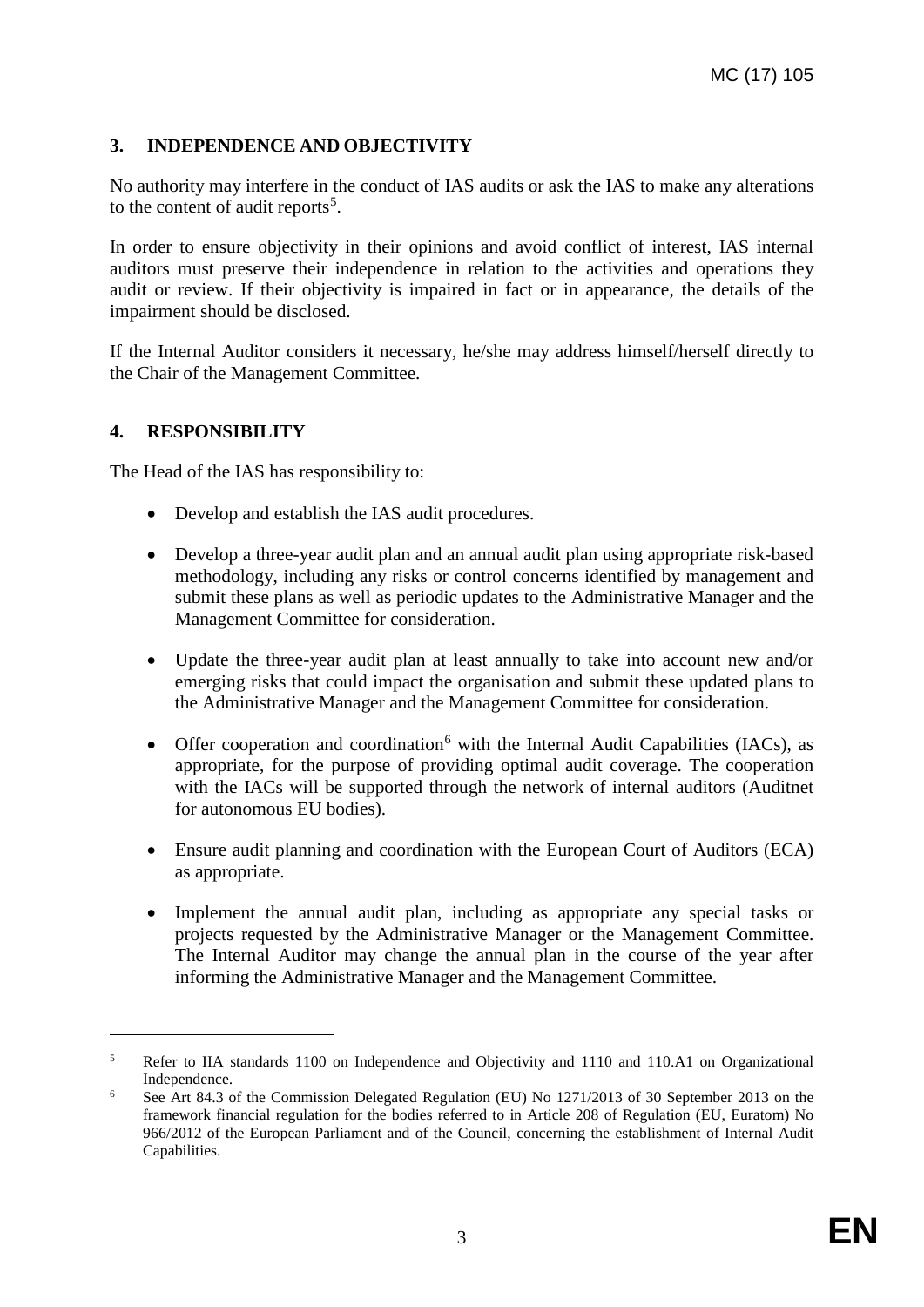- Establish a follow-up process in order to monitor that recommendations have been implemented and inform the Management Committee and the Administrative Manager in accordance with Art. 82 (6) sub-paragraph 2 FFR.
- Develop and maintain a quality assurance programme that covers all IAS audit activities and continuously monitor its effectiveness. This programme includes periodic internal and external assessments and ongoing internal monitoring.
- Ensure that the IAS resources are appropriate, sufficient and effectively deployed to meet the requirements of the annual work plan.
- Perform its engagements in line with the "Mutual Expectations" paper, which describes the audit process workflow, its deliverables, and relationship between the auditor and auditee to clarify responsibilities and align mutual expectations so that engagements are smooth, efficient and effective.
- Develop a continuous dialogue with the auditee, to ensure the relevance of the findings, the quality and feasibility of the recommendations for action to be taken. This dialogue should be concluded by means of a closing meeting with the Administrative Manager, when the main findings and recommendations are presented, unless the auditee considers that such meeting is not necessary.
- Promptly validate its findings and discuss its recommendations with the Union body's management. The position of the Union body's management should be reflected in the final report, particularly in the case of disagreement.
- Effectively and timely communicate results of audit engagements to the Administrative Manager and the Management Committee.
- Formally communicate in writing to the Administrative Manager and the Management Committee where the Head of IAS believes that the Union body management has accepted an unreasonably high level of risk.
- Communicate copies of final audit reports, with the Union body comments, to the European Court of Auditors.
- Report any suspected fraudulent activities within the Union body to  $OLAF<sup>7</sup>$  $OLAF<sup>7</sup>$  $OLAF<sup>7</sup>$  and, as appropriate, to the Administrative Manager and the Management Committee.
- Respect confidentiality with regard to the information gathered from the audit and consultancy engagements performed.
- Disclose and explain to the Management Committee any failure or inability to meet and comply with the requirements of this charter.

 $\overline{a}$ 

<span id="page-3-0"></span><sup>7</sup> Art. 8 of the Regulation (EU, EURATOM) No 883/2013 of the European Parliament and of the Council of 11 September 2013 concerning investigations conducted by the European Anti-Fraud Office (OLAF).